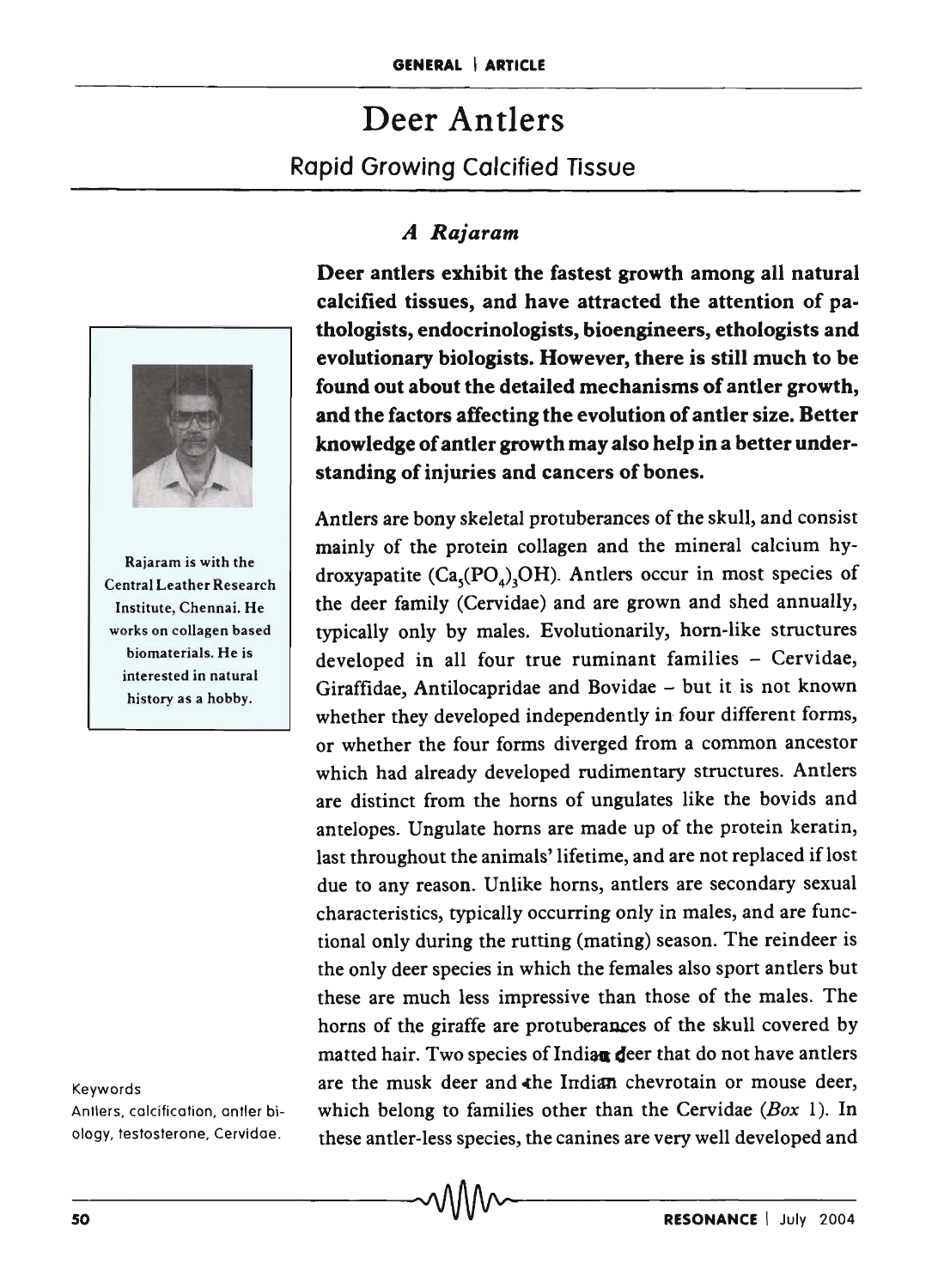#### **Box 1. Classification of Indian Deer**

Four Indian deer species along with the classification of Indian deer. Three others are depicted elsewhere. Those without antlers are not depicted anywhere in the article.

The scientific names according to Prater [5] are given in brackets while the other taxonomic name is more recent and is according to Groves [7].

Barking deer

Hogdeer

FAMILY TRAGULIDAE - no antlers: tusks in male Genus *Moschiola Moschiola mimenoides (Tragulus meminna)*  Indian chevrotain or mouse deer Thamin  $FAMILY MOSCHIDAE - no antlers:$ tusks in male Genus *Moschus Moschus moschiferus* musk deer FAMILY CERVIDAE- antlers present in male Genus *Muntiacus Muntiacus muntjak* barking deer Genus *Cervus Cervus elaphus hanglu* hangul Genus *Recervus Recervus eldii (Cervus eldii)*  Hangul thamin or brow antlered deer *RecerVllS duvaucelii (Cervus dllvaucelii)* barasingha Genus *Rusa Rusa ztnicolor (Cervus unicolor)* sambhar Genus *Axis Axis axis* spoted deer Genus *Hyelaphus Hyelaphus porcinus (Axis porcinus)* hog deer

**function as secondary sexual characteristics. Even among the antlered deer, there is a negative correlation between canine length and antler size, with the European red deer** *(Cerous elaphus),* **which is related to our Kashmir hangul** *(Cerous elaphus hangiu),* **having very small canines, whereas our small muntjac**  *(Muntiacus muntjak)* **or barking deer has comparatively long**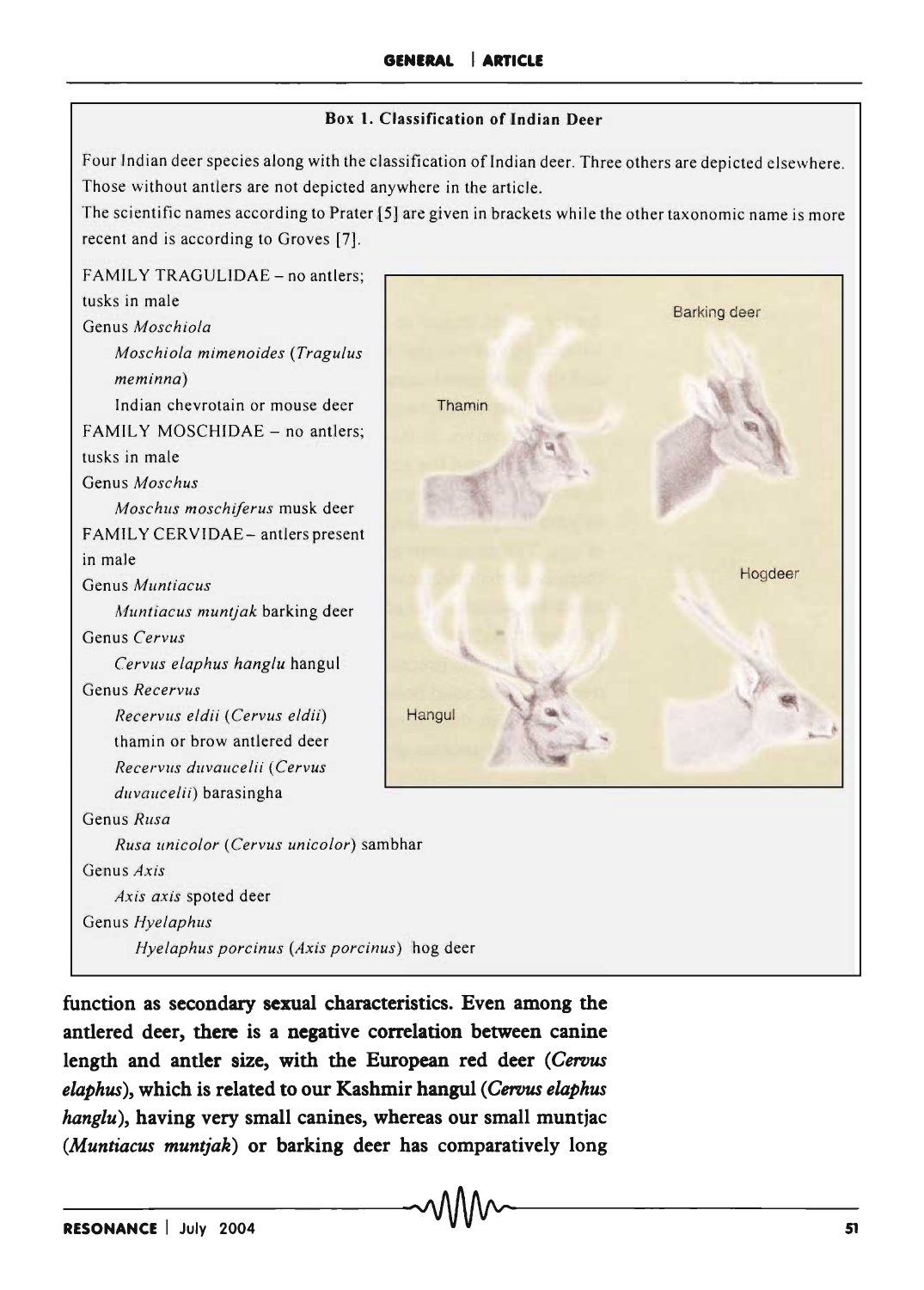tushes. The taxonomy of our deer is undergoing considerable rearrangement as more knowledge about species relationships genetic and otherwise - is generated. This is a fertile field in relation to evolution and speciation and there is much to be done.

## Antler Growth

Antler growth begins as a projection from the skull in a region covered by velvety skin called the pedicel. Changes in day length and the consequent release of hormones trigger antler growth. During the growth season, the projection increases daily and is covered by velvet at this stage. This covering is very rich in blood vessels and the animal can bleed profusely if there is an injury to it. Deer take great care in protecting the antlers during this growth phase. The ultimate size of the antlers is a function of age. The maximum growth occurs in the mature adult and there is a small decrease after this peak is reached. When the antler has attained full growth for the season, the blood supply gets cut off and the velvet begins to peel off in flakes. The animal also helps in this process by rubbing its antlers against rough tree bark. The solid bone gets exposed and the rutting period coincides with the animal being in hard antler. The growth of antlers in the spotted deer (chital: *Axis axis)* is represented in *Figure* 1.

Figure 1. (a-d). The various stages of antler growth in spotted deer (chital). The growth gets completed in about three months.

Depending on the species, the antler is employed as an instrument of dominance for supremacy during the rut. Among the hangul, the males defend prime territories and guard a harem of females. In the spotted deer such extreme aggression is not seen

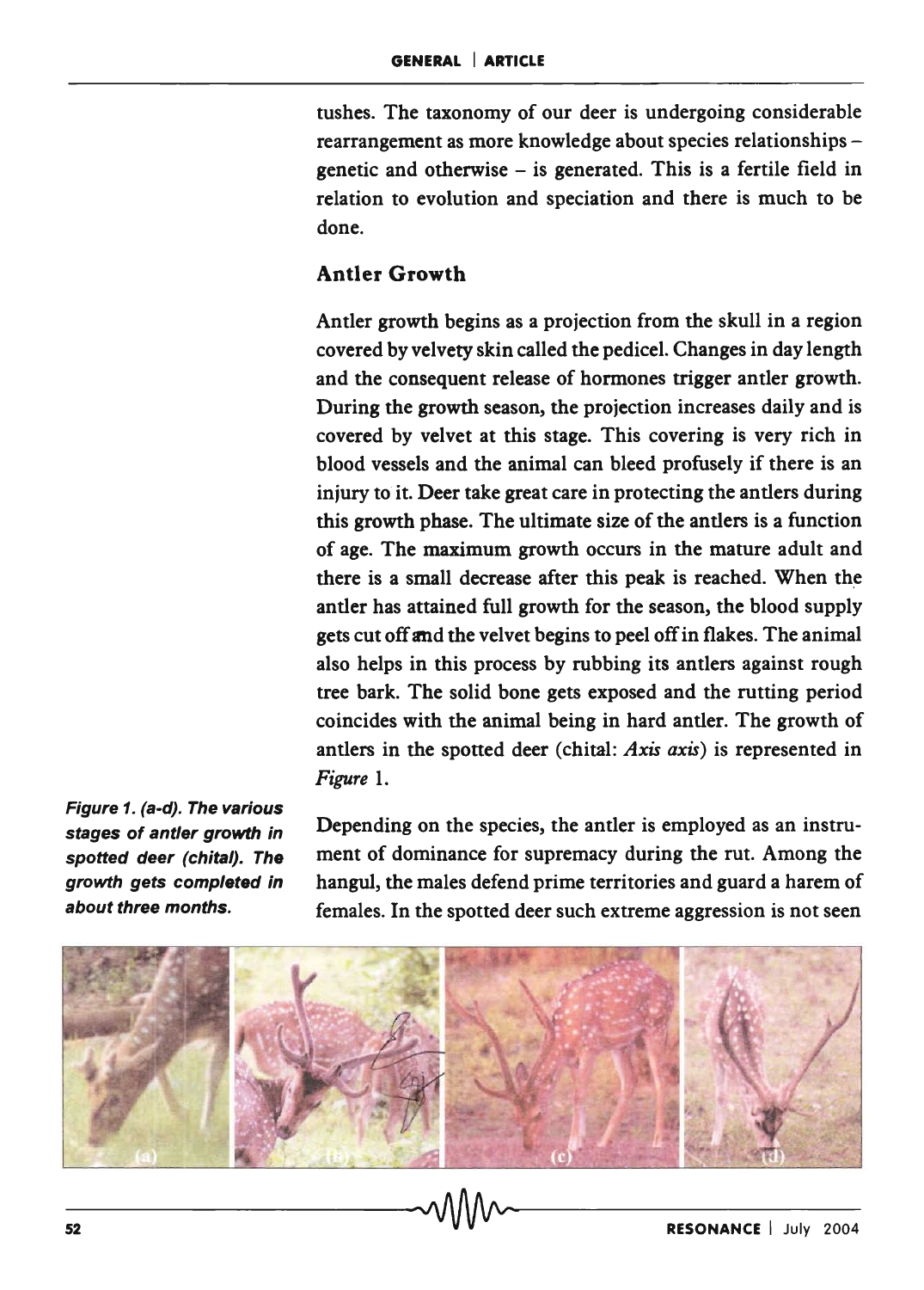but the antlers are used in pushing contests for supremacy during the short period in which the males segregate and mate with receptive females. When the rut comes to an end, a knoblike projection called the burr develops around the base of each antler above the original pedicel. The animal now has a tendency to knock the antler against hard objects and this induces the antler to fall off. There is some bleeding but this stops soon and a layer of velvety skin soon covers the pedicel area till the cycle begins again.

## Function, Shape and Size of Antlers

As mentioned earlier, antlers are secondary sexual characteristics. They are not as useful in defense as are the horns of other ungulates. Antlers afford protection against predators only in the sense that they come in the way. Of course, some animals may use them in defense but in most cases the antlers afford little protection. They are mostly impressive adornments. Antlers are employed in certain threat displays without actual contact with the opponent. One such display in spotted deer is a lunge at the opponent who, if he is not alert and fails to move away quickly, ends up being badly gored. Animals subjected to this threat and wounded as a consequence, can often be seen in the rut period in the forests. During the rut, males often spar with their antlers *(Figure* 2) but in order to drive a competitor away, the animal should also be strong with a relatively greater body weight. Its position uphill or downhill may also matter. Due to the peculiar nature of the branching tines, it has sometimes happened that two animals have got permanently 'locked' in combat and have both died subsequently. The Bombay Natural History Society

museum in Mumbai is said to have two such spotted deer skulls locked in this inseparable position.

Antlers in deer are mostly symmetrical. Each one consists of a main beam forming the body of the antler along with comparatively small projections ending in sharp points called tines. The

Figure 2. Two evenly matched spotted deer testing their strength during the rut.

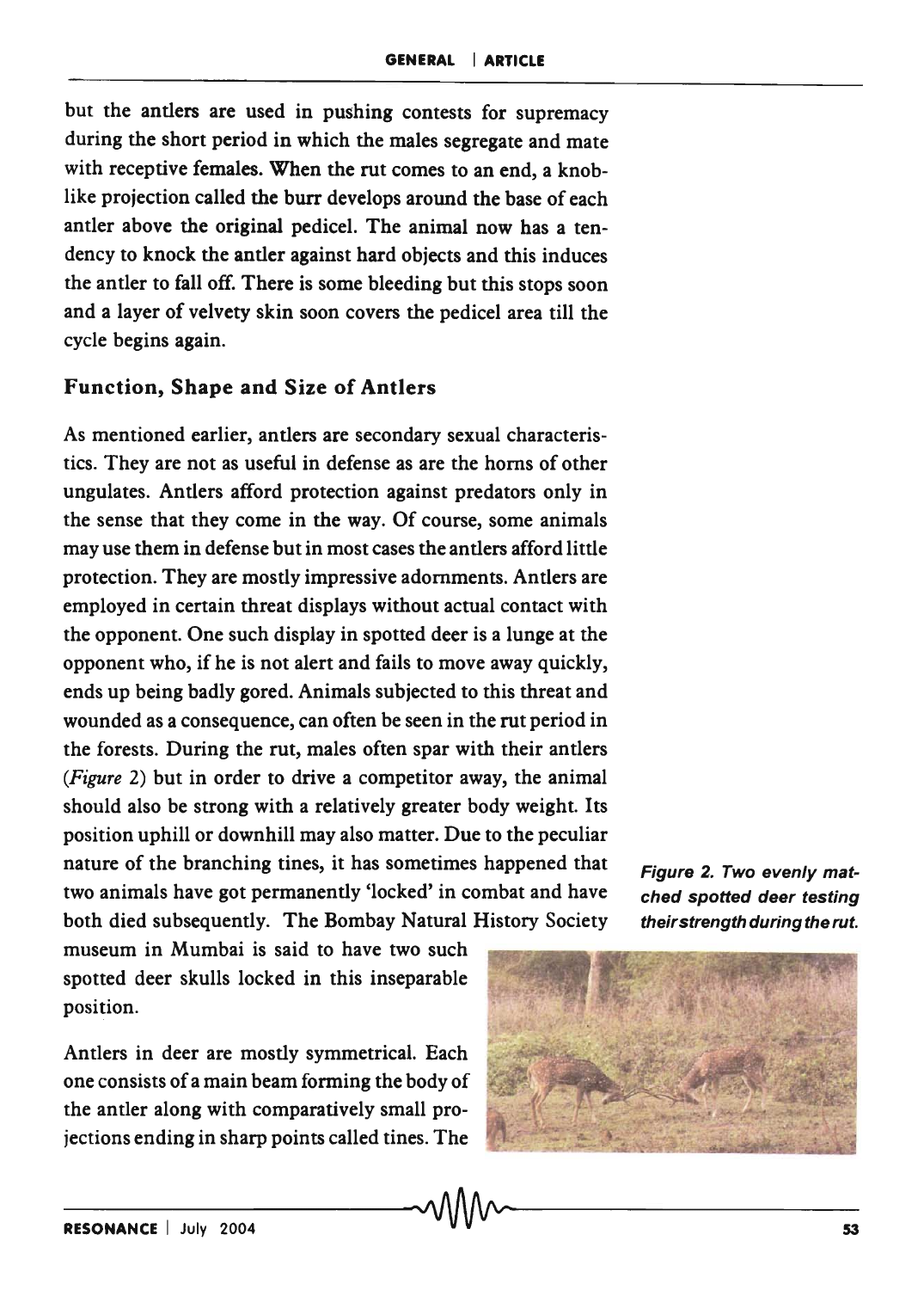

Figure 3 (left). Sambharlargest Indian deer with the heaviest antler.

Figure 4 (center). The endangered barasingha of Central India has the maximum numberoftines for an Indian species.

Figure 5 (right). An abnormal growth of an extra long beam/tine in a spotted deer probably due to body imbalance resulting from a cancerous growth on the opposite side.

long tine nearest to the skull is called the brow-tine. In our common deer species for example the sambhar *(Figure* 3) and spotted deer, the main beam ends in two tines while there is a brow tine at the lower end. The barasingha of Kanha National Park has the maximum number of tines *(Figure* 4). Among spotted deer and other species, which have no marked breeding season, antlers in different stages of growth can be seen in all seasons but depending on the geography, there is usually a peak rutting season with a predominant number of animals being in hard antler. The antlers are less symmetrical in younger stags and tend to become more symmetrical as they come to adult age.

If either of the forelimbs of a male deer is damaged, the antler growth on the opposite side is abnormal, being of lesser size. This probably arises as a necessity for body balance. Strangely, I noticed the converse of this in a spetited deer that seemed to have a growth in its abdomen to the *leaf-(Figure 5)* and correspondingly, the right antler had an extra beam. An injury to the antler during growth can also result in an extra tine.

## Antler Calcification

Antler being a projection from the skull (a portion of the mammalian skull has two outer membrane layers of compact bone sandwiching a porous spongy bone within), it was believed that its growth would be similar to the calcification process of mammalian skull. However, later studies indicate that antler calcification has more similarity to indirect chondral process of mineralizing long bones which arise from a cartilaginous precursor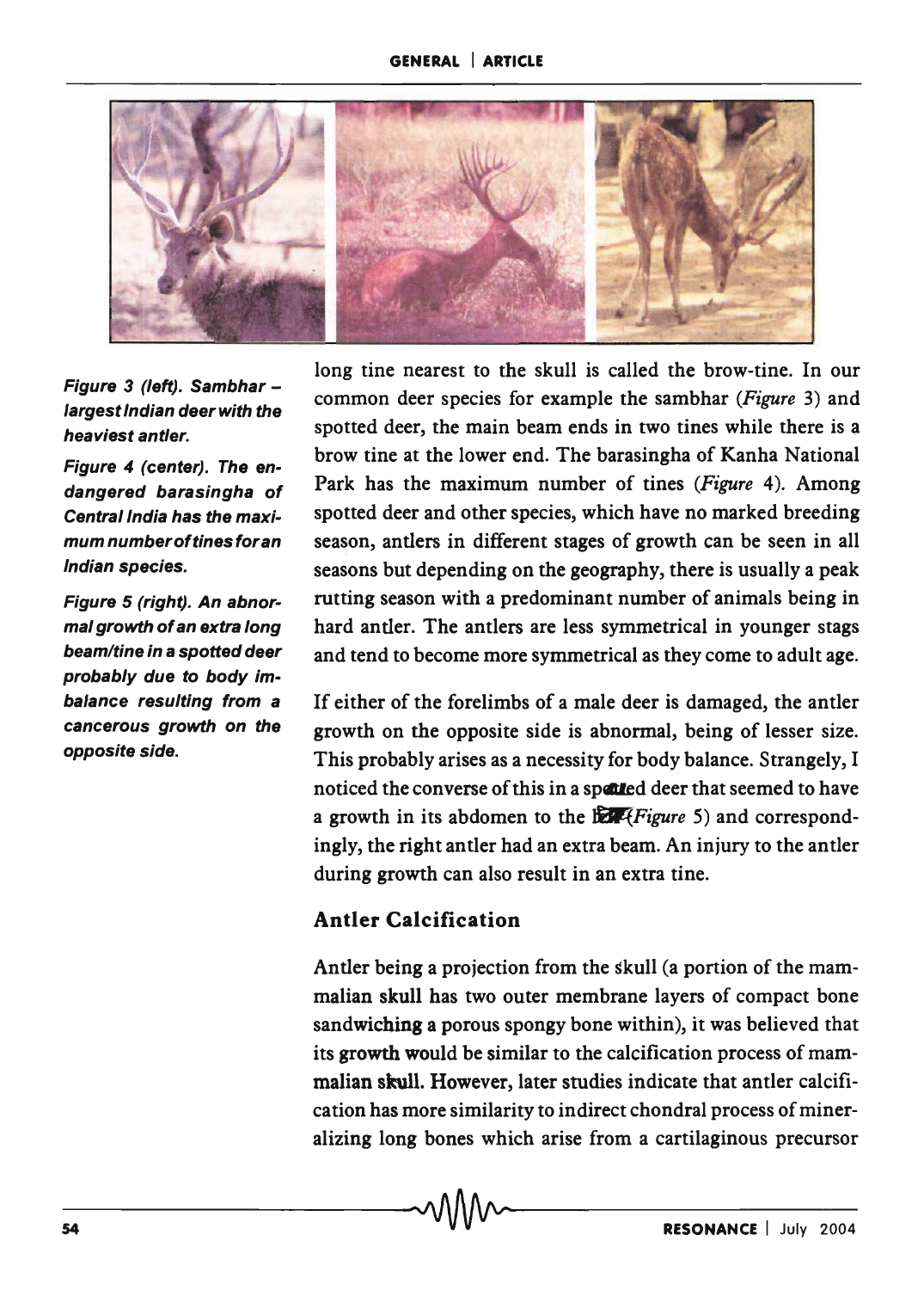**form. This process for a long** bone is **represented in** *Box* **2. The deer antler does not have a distinct separation of cartilage and mineral even though cartilage cells are present at the periphery of the growing antler. Blood supply is present in the core region and in the mineralizing outer layer through the velvet. So antler calcification has been referred to as modified endochondral bone growth. The cartilage cells totally disappear in the mature functional antler. The structure of antler collagen, and its turnover as the antler grows and as calcification proceeds, seem to be different when compared to typical endochondral bone formation** *(Box* **3). Histologically, the rapidly growing antler repre-**

#### **Box 2. Bone Growth from a Cartilage (chondral) Model - Calcification of Long Bones**

The initial skeleton in mammals is composed of hyaline cartilage and contains primitive chondral cells (A). (See *Figure* on p.S6) The mid-diaphysis calcifies at the outer surface directly in the form ofa collar called periosteum. This process is controlled genetically and expresses at about seven weeks in the human embryo and is the only step that has similarity to direct membrane calcification of the kind that occurs in the skull. All subsequent steps occur by the endochondral process where chondroblasts and their degradation sites are replaced by osteoblasts laying down calcified matrix. The calcified periosteum gives structural support to the developing hyaline tissue (B). Primary calcification begins in the centre and chondroblasts get stacked into longitudinal assemblies (C). Blood vessels penetrate the calcified perichondrium at the foramen nutricum. The chondroblasts are replaced by chondroclasts at the center. They then destroy the cartilage and this region later develops, extends and becomes the marrow. The end epiphyses of the long bones remain cartilaginous throughout. The columnar chondroblastic region gets calcified. The calcifying front in the antler bone has similarities to this, albeit over a small region. Cavities subsequently develop in the epiphysial regions also (D) by the activation of penetrating blood vessels, which bring with them mesenchymal cells which differentiate into osteoblasts. The matrix vesicles after chondrocyte activity may also become sites of mineralization. Blood vessel connections are established from the marrow to the cavities developed in the epiphyses. At these ends, the calcified matrix is laid down as trabecular spongy bone with density optimized in the direction of mechanical stress (not shown). Ultimately in mature bone the compact bone tissue of the diaphysis is as shown in E. The long bone has a hollow marrow surrounded by a thin spongy bone layer and the mechanical stress is borne by the compact bone that has the structure shown in F (cross-section) and G (longitudinal section). The cross-section of a single osteon is shown in the top corner. The cavities follow the direction of blood vessels. The individual units are represented as osteons that are directed mainly along the long bone while in antler compact bone, they occur in all directions in conformity with the blood supply from the velvet. In mammalian long bones, as time goes on. the primary osteons get resorbed and are relaid which results in secondary osteons. The latter can be recognized by their clear boundary.

*Box* 2. *continued. ..*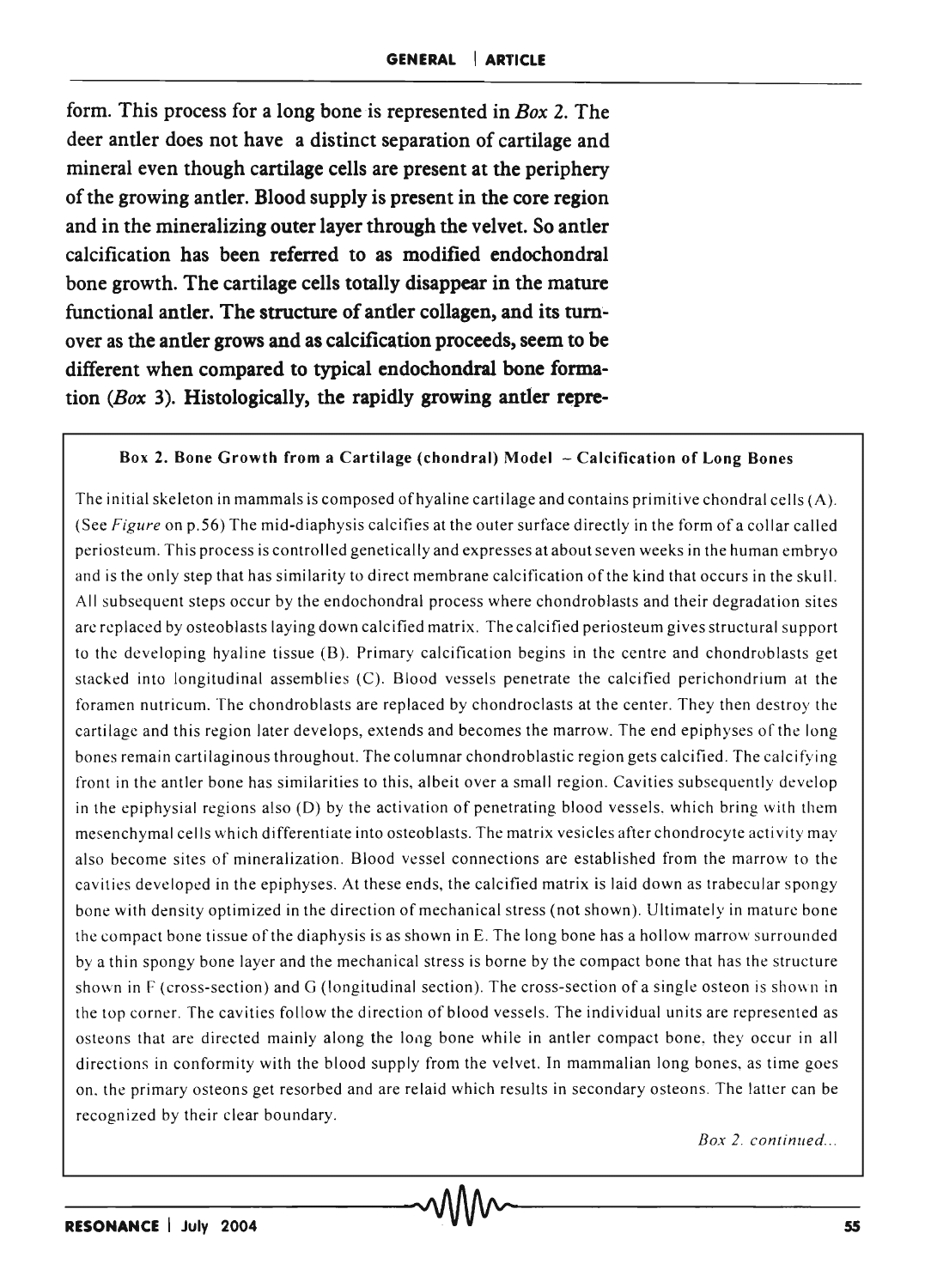

GENERAL

ARTICLE

M

RESONANCE | July 2004

~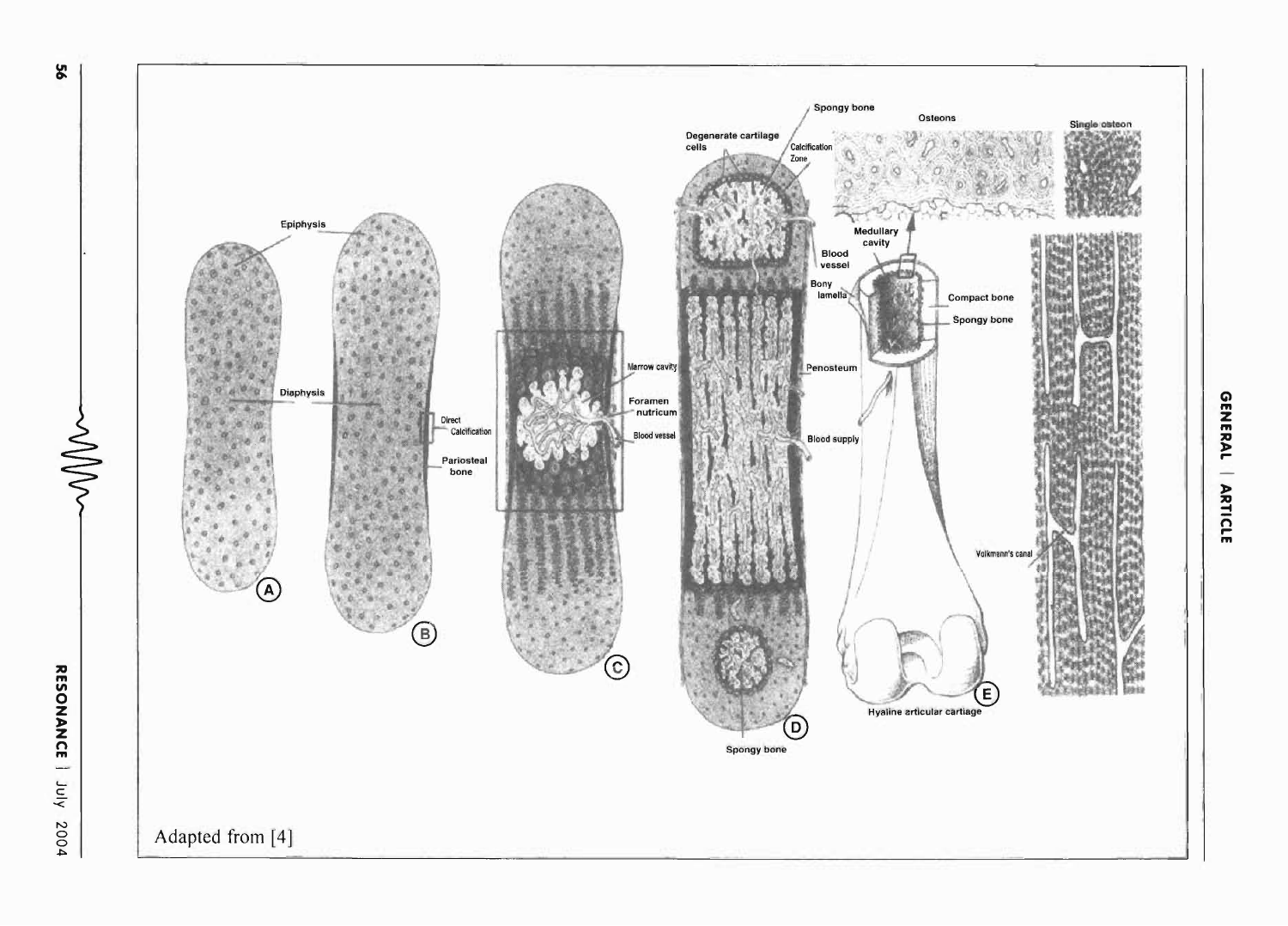sents certain neoplasms (cancers) of bone like Ewing's sarcoma, a form of primary bone cancer in young people, on account of which its study has attracted attention. However, an understanding with respect to normal or pathological bone disease is not yet within sight.

# Collagen and Calcification

Collagen is the predominant protein in bone and antler and is a ubiquitous component of most tissues, occurring to the extent of 90% in ligaments and tendons. The primary sequence in all collagens can be represented as  $(Gly-X-Y)$  where Gly represents the amino acid glycine, *n* is around 300, and X and Y represent the 19 other amino acids, although proline and hydroxyproline account for nearly 25% of these (for a discussion on collagen structure and properties see *Resonance,* Vol. 6, No.IO, pp. 38-47, 2001). At the secondary level of organization these thousand and odd peptides twist to form a left handed helix with a pitch of around 0.9 nm, represented as an  $\alpha$  chain *(Box 3)*. In the collagen molecule (at the tertiary level), three  $\alpha$  chains are held together by inter-chain hydrogen bonds resulting in a right handed super-helix of pitch around 3 nm. At the terminal regions there are non-helical regions that do not have the typical sequence. These regions are however involved in stabilization of collagen molecules via intra- and inter-molecular linkages at higher Collagen is the predominant protein in bone and antler and is a ubiquitous component of most tissues, occurring to the extent of 90% in ligaments and tendons.

#### Box 3. Collagen Structure and Calcification

The length of the collagen molecule *(seefigure* overleaf) is about 300 nm (for convenience 4.4 0 where D is the 64-68 nm periodicity seen in the transmission electron microscope). Molecules aggregate laterally and longitudinally to form fibrils of indeterminate length. Lateral aggregation of adjacent molecules has a stagger equivalent to 0.4 0 while the lag along a length results in a gap or hole of 0.60. At least five molecules are to be arranged in this way in a pentafibril order to get the characteristic 0 periodicity. Usually in tissues, the collagen fibre is composed of hundreds of molecules arranged laterally and longitudinally. The mineralization process gets initiated in the hole (gap) region and once it is started, mineral deposition occurs all over. The rare collagen Types VIII, IX, X, XII, XIV, XVI and XIX form fibrillar structures different from those that aggregate with the 64-68 nm periodicity.

*Box* 3. *continued. ..*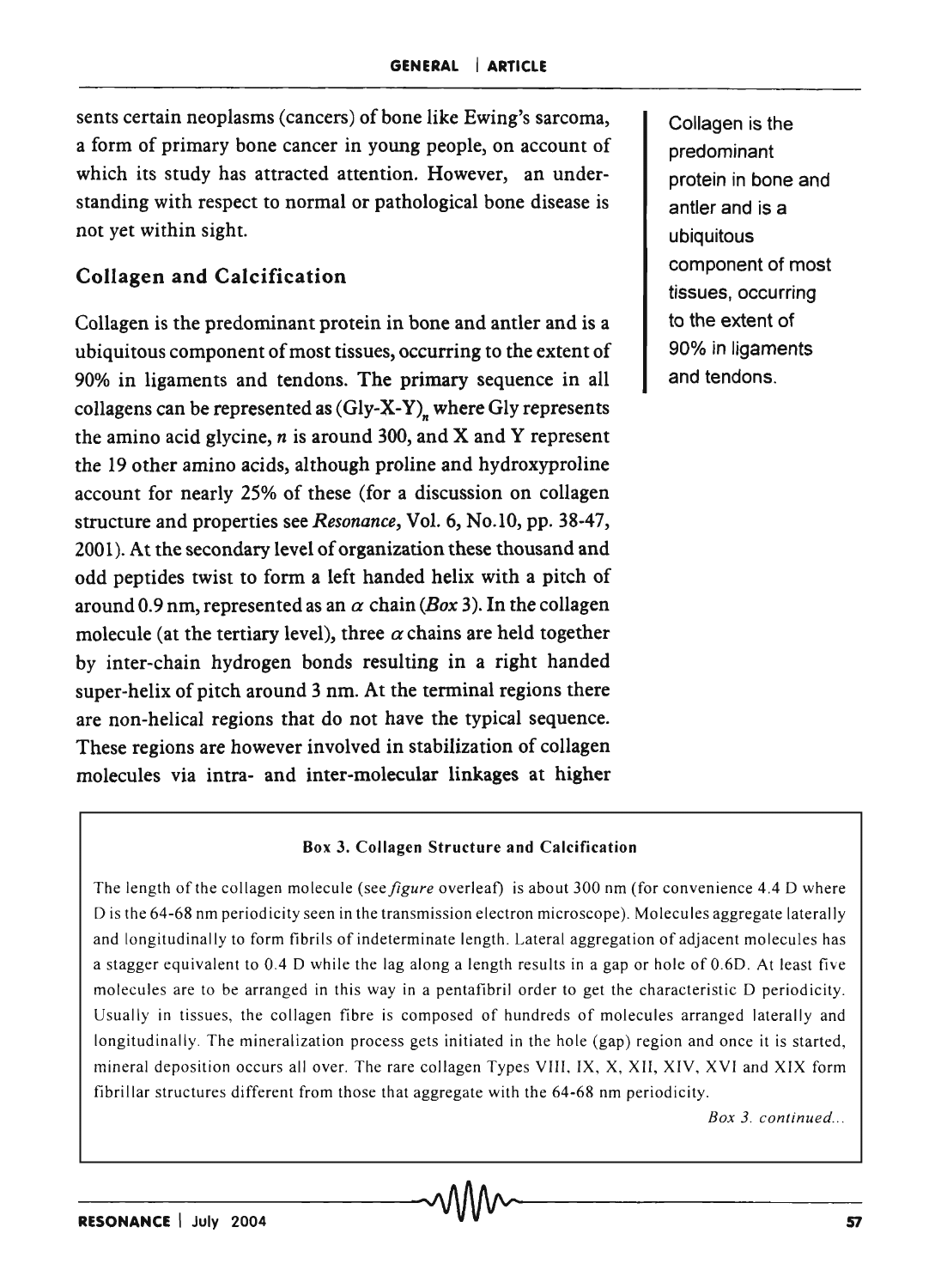

GENERAL

J> יונוב<br>ה

~

**RESONANCI** E | July N o o .::.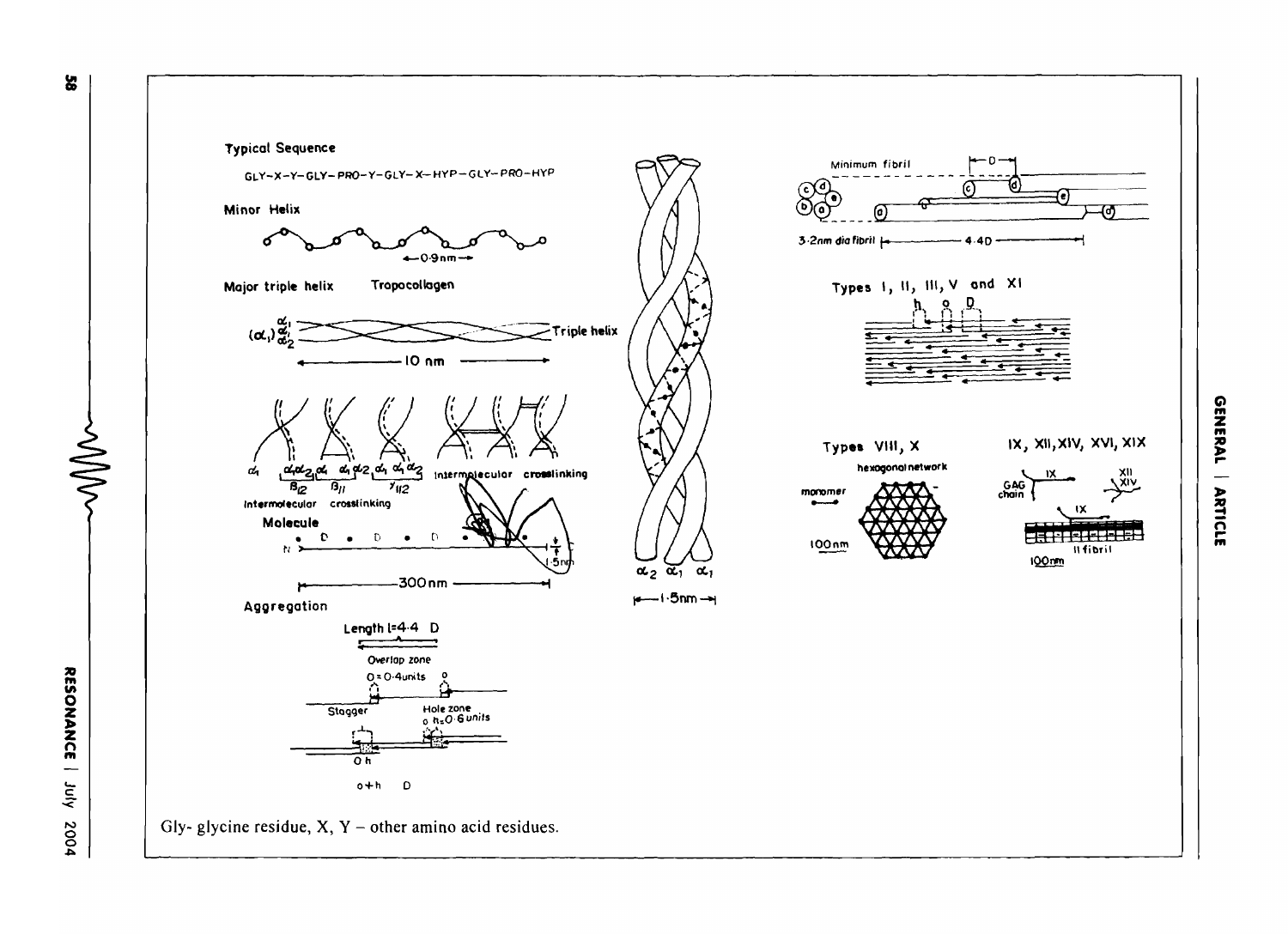levels of aggregation of the collagen molecule. Many of the crosslinks formed are also implicated in the initiation of the mineralizing process. For Type I collagen, which is the most common, two identical  $\alpha$  chains ( $\alpha$ ) combine with a third  $\alpha$ chain of different amino acid sequence and composition  $(\alpha 2)$ and is represented as  $(\alpha l), \alpha 2$ . Type II collagen, present in cartilage, has all three  $\alpha$  chains identical but different from those of Type I. Type III, which has a still different  $\alpha$  chain, forms thinner fibres than Type I and is found in skin. Some collagens like basement membrane collagen (Type IV) do not form fibers but form a meshwork aggregate. At present 19 types of collagen have been described. Some minor ones are associated with other more common types. In the mammalian growth plate of long bones, collagen Type II is predominant in the cartilage matrix while at the calcifying front it is associated with collagens IX and XI. When chondrocytes are resorbed, osteoblasts synthesize and lay down Type I and mature compact bone has all Type II replaced by Type 1. In growing antler bone however, during all stages of growth, Type I is predominant even though Type II is present in small quantities throughout. Hardened antler has Type I alone. Type X that is present at the interface between bone and cartilage in calcifying long bone, and is manufactured by the calcifying cartilage zone cells, can also be detected in young antler, along with Type XI. There is however no conclusive evidence for the presence of Type IX. The minor collagens like Types IX, X and XI mentioned here occur in too low quantities that they cannot be extracted and purified. However, they can be detected with antibody staining methods by what is called Western blotting. This involves raising antibodies to the purified collagens prepared from other animals in a suitable animal model. Preparations of collagen from antler bone are separated by gel-electrophoresis. The collagen, thus separated, are transferred to nitrocellulose/PVDF membrane. Then they are reacted with the primary antibodies that have been prepared from the highly purified collagens. Subsequently, a secondary antibody tagged with a chromophore or a fluorophore is made to react with the first antigen-antibody complex so that the col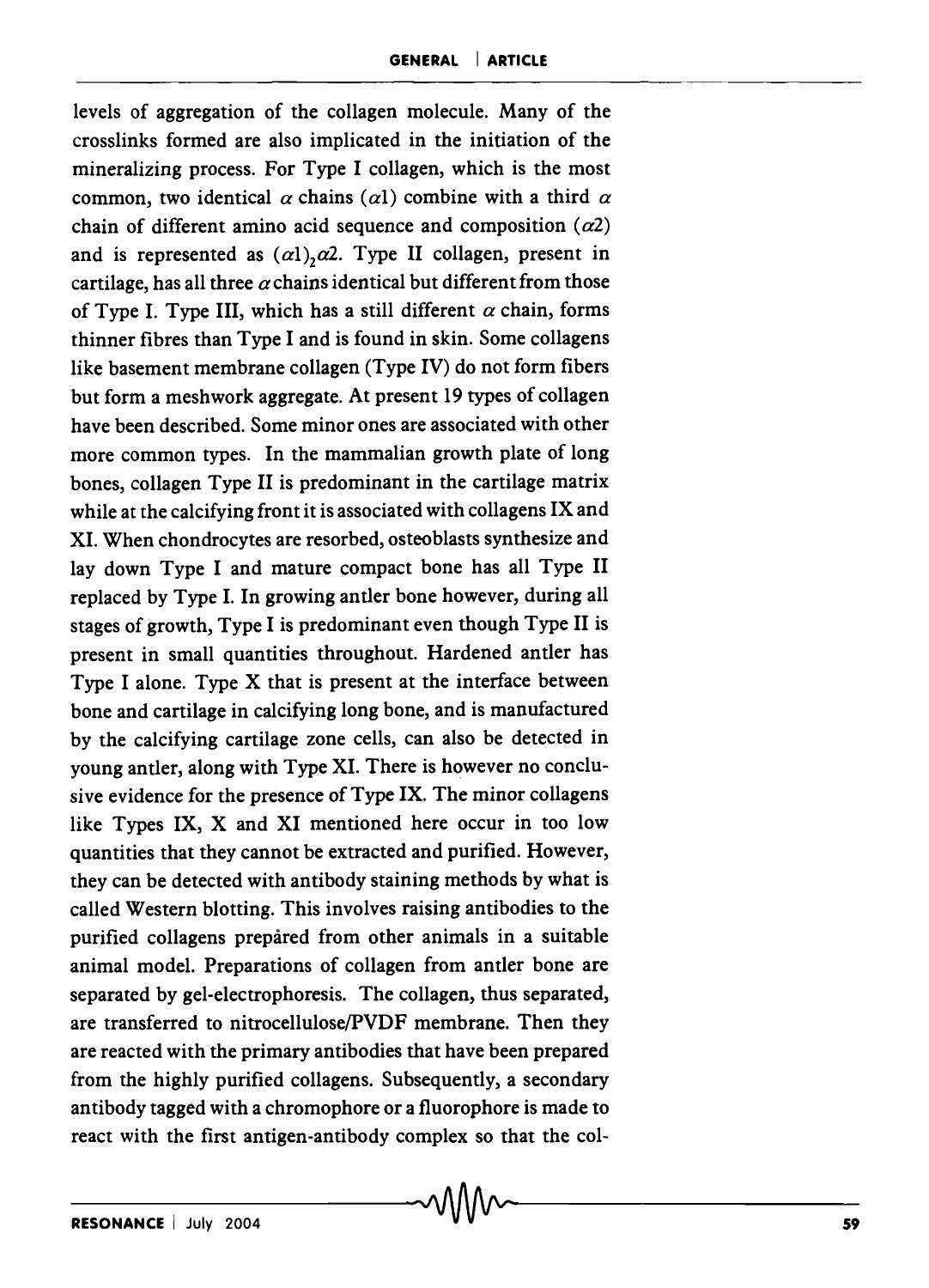lagen can be detected and identified. It is possible that among the rarer types, the antibodies raised against one type can cross react with another collagen type from a different source. This results in some ambiguities in understanding the calcification process in antler. An improvement in resolving these involve culturing cells from the antler and probing the mRNA sequence and cDNA sequence using techniques in molecular biology, but studies on antler with these probes have been limited.

Antler growth and mineralization also involve several growth factors. Even in normal calcification, apart from collagen and growth factors, the enzyme alkaline phosphatase, matrix vesicles, the non-collagenous proteins osteocalcin, osteopontin, and sialoproteins are also involved and the biochemistry and their interrelationships are still being worked out.

#### Structure and Properties of Antler Bone

Antler has an inner porous structure similar to spongy bone surrounded by a very solid compact bone, as in mammalian long bone. This composition extends throughout the antler. The structure of the compact bone is shown in *Figure* 6. The Haversian or osteonal structure in antler consists only of primary osteons. In adult mammalian long bone, where resorption and subsequent reconstruction of the osteons take place, we normally get secondary osteons as well. These are distinctly notable due to a well-marked boundary. Secondary osteons do not occur



in antler bone since the growth is fast  $-$  about three to four months after which there is no blood supply and no reconstruction. The chemical composition and physical properties of antler bone are shown in *Tables* 1 and 2 respectively. The organic content, especially the collagen, is also distinctly higher in antler compact bone *(Table* 1). This confers on it more extensibility and higher work to fracture *(Table* 2); in essence, antler bone yields more before breaking, which is probably a functional adaptation. The primary osteons of antler compact bone

Figure 6. Scanning Electron micrograph of metallurgically polished orthogonal surfaces of compact bone from spotted deer. The osteons are in various directions.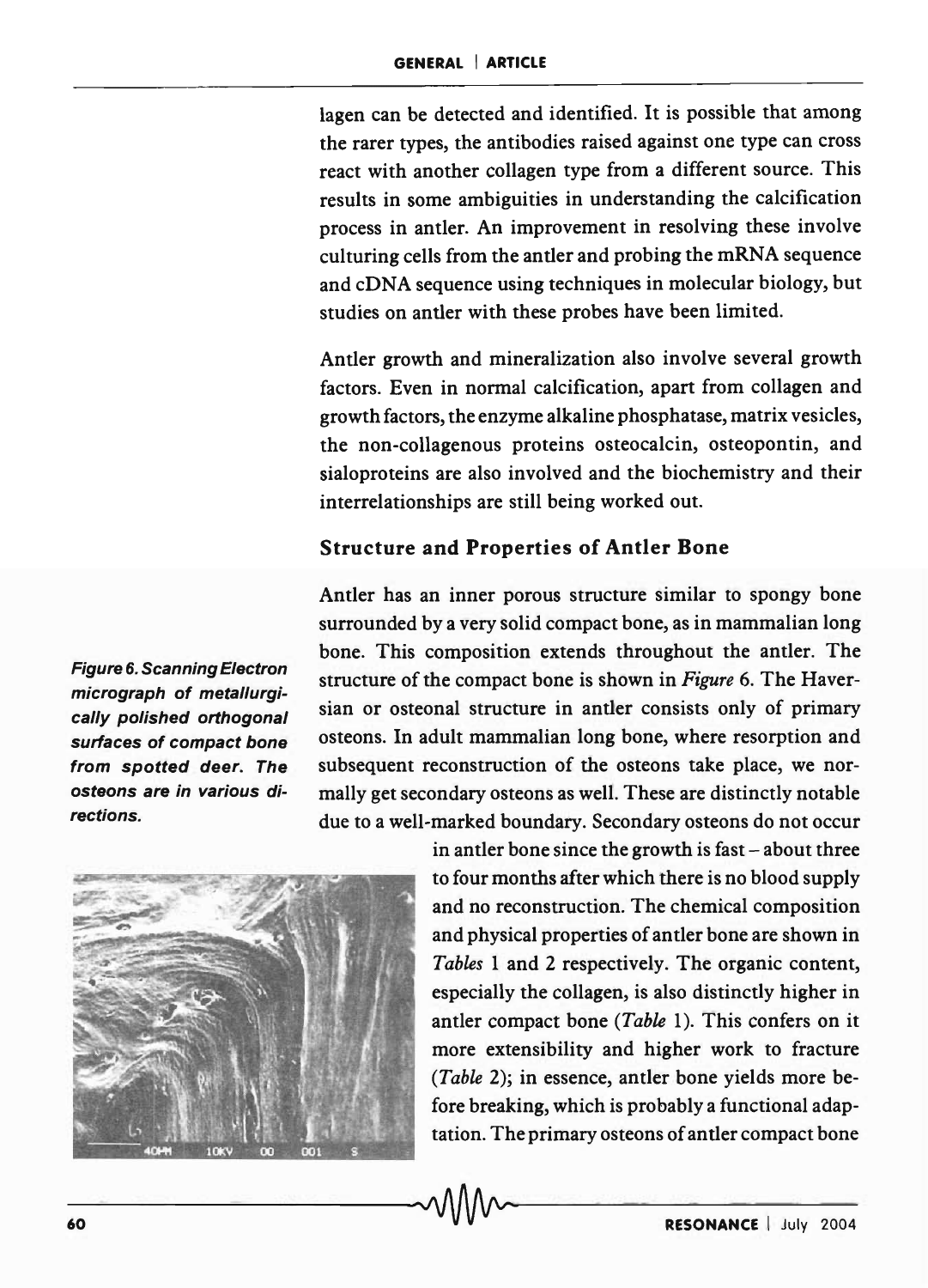| Sample                      | Collagen     | Phosphorus (P) P/Nitrogen |      | Ash        |
|-----------------------------|--------------|---------------------------|------|------------|
| Antler                      | $29.1 + 0.9$ | $9.56 + 0.21$             | 1.64 | $55 + 1.2$ |
| Bovine femur $23.6 \pm 1.0$ |              | $10.11 + 0.26$            | 2.29 | 66.6       |

are also in all directions *(Figure* 6), whereas in mammalian long bones like the femur, they are oriented more along the length enabling it to bear the tensile and compressive forces acting on it. The degree of calcification of the organic matrix in ander is also less as reflected in the ratio of phosphorus to nitrogen - the rapid growth results in weaker bonding between mineral and collagen.

antler and bovine femur, expressed as per cent dry weight.

Table 1. Chemical composition of compact bone from

## Testosterone and Antlers

A distinct correlation has been found with respect to serum testosterone and antler growth. Antler growth gets initiated by increasing levels of serum testosterone and this is also linked to day-length in the temperate regions. The level of testosterone remains high till antler growth is complete as also when the antler is functional. After the rut, the testosterone concentration diminishes and as it reaches the lowest value, antlers are cast off. Even though daylight is not of much consequence in the tropics, in the Kashmir hangul, with the onset of summer, the deer migrate to higher altitudes for breeding. The aggression actually develops in the rut season after antler growth is complete. Testosterone is also linked to decreased immune system function and subsequent higher parasite load.

Deer in hard antler during the rut are aggressive animals. Odd cases of zoo-keepers being gored by the 'gentle' deer in hard antler are known. In the far-east and the west, these observations have led to a market in dried antler velvet as an aphrodisiac. Many countries also commercially farm highly fecund species

Table 2. Physical properties of antler bone compared to bovine bone.

| Sample (in normal  | Dry density    | Tensile strength | Work to fracture         |
|--------------------|----------------|------------------|--------------------------|
| functional state)  | (g/mL)         | (MPa)            | $(J/m^3 \times 10^{-5})$ |
| Dry antler bone    | $1.86 + 0.016$ | $188 + 12$       | $13.5 + 1.2$             |
| Bovine femur (wet) | 1.94 to 2.04   | $99.2 + 4.7$     | $4.0 + 0.4$              |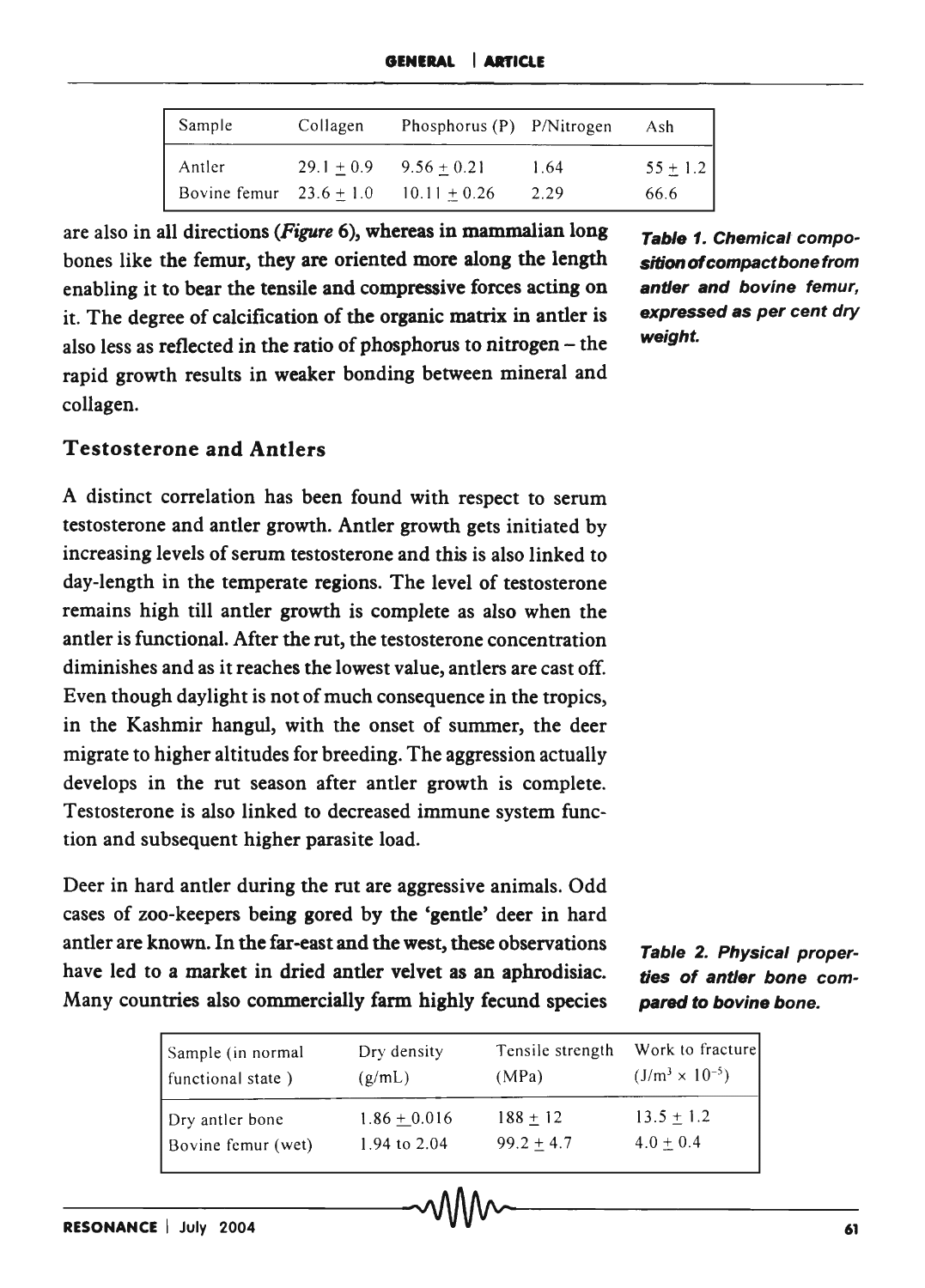The structure and properties of antlers have been well studied, but our understanding of the biochemical and physiological mechanisms involved in antler growth is still unclear. like the spotted deer for skin and meat and the velvet may be an additional marketable item. Females, castrated males and hummels (or hornless males) can in fact, be induced to develop antler-like protuberances if injected with testosterone.

# Utilization of Fallen Antlers

In nature, the fallen antlers of deer are a source of calcium to many animals. Porcupines are known to gnaw at antlers. It is speculated that calcium is required for quill growth and indeed, detectable levels of the element are found in the cortex region of quills though other hair keratins do not normally have any calcium. Gnawed antlers in fact, are an indication of the presence of porcupines around. Deer themselves are sometimes reported to chew on fallen antlers and perhaps other animals do the same for their calcium requirements. Fallen antlers constitute a minor forest produce that earlier used to be auctioned by forest departments. Antler bone is a constituent of many siddha and ayurvedic formulations, especially those used in relation to chest diseases. As in other areas of native medicine, much however, needs to be done for scientific validation of the described uses.

# Conclusions

The structure and properties of antlers have been well studied, but our understanding of the biochemical and physiological mechanisms involved in antler growth is still unclear. Some of the as yet unanswered questions are:

1. How has the antler mechanism evolved? ie. How does it commit suicide by withdrawing blood supply, cast off the antler and re-grow it the next year?

2. How does the scalp transform to velvet skin as the first antlers develop?

3. When the antler is cast off, how and why do pedicel stumps give rise to antler buds instead of scar tissue?

4. How is it that tropical deer generate antlers any time of the